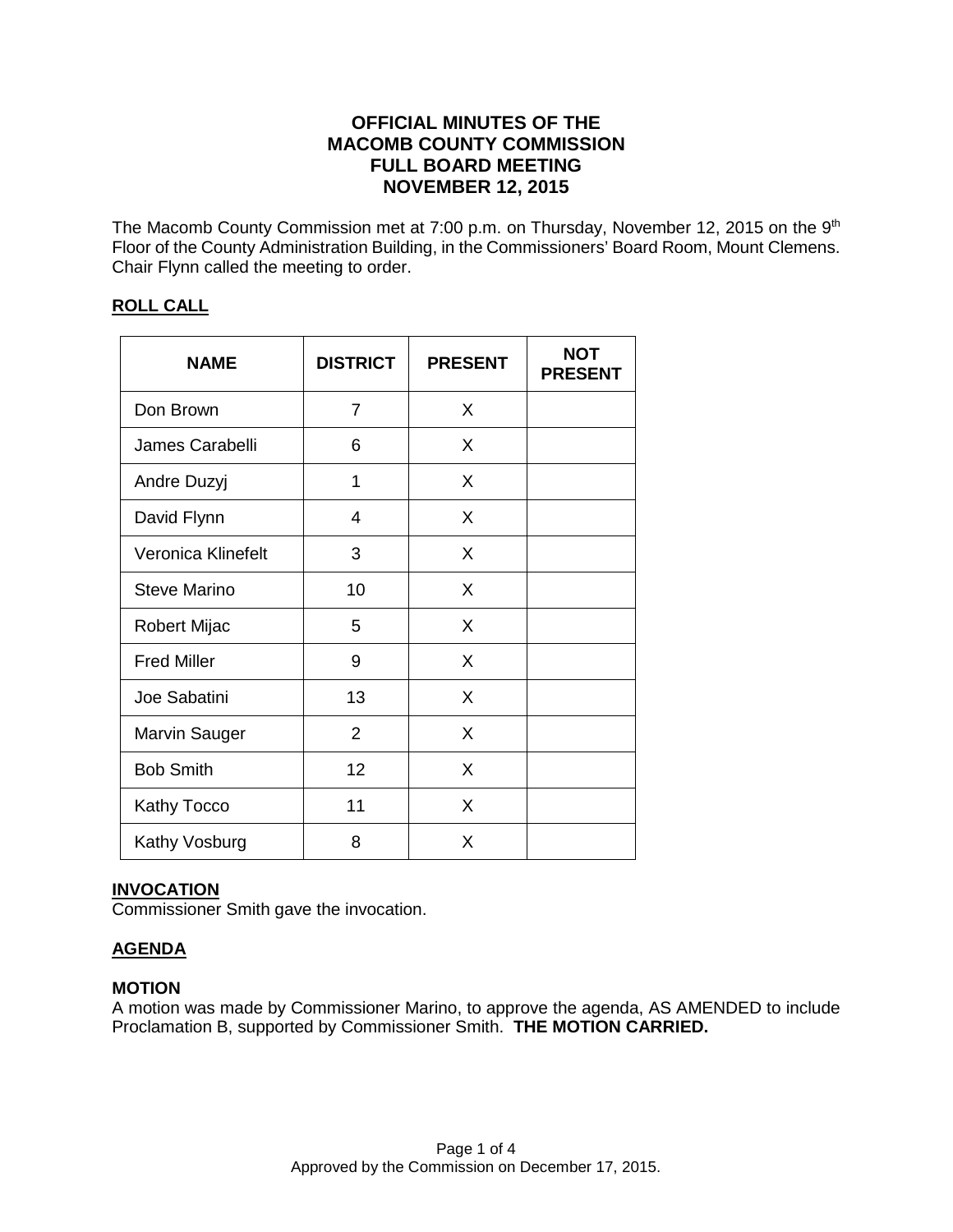### **MINUTES**

#### **MOTION**

A motion was made by Commissioner Marino, to approve the minutes dated October 22, 2015 and November 5, 2015, supported by Commissioner Carabelli. **THE MOTION CARRIED.** 

### **PUBLIC PARTICIPATION**

None

# **CORRESPONDENCE FROM EXECUTIVE**

### **MOTION**

A motion was made by Commissioner Marino to receive and file correspondence from executive, supported by Commissioner Mijac. **THE MOTION CARRIED.**

### **INFRASTRUCTURE/ECONOMIC DEVELOPMENT COMMITTEE MEETING-November 10, 2015** No report

### **FINANCE COMMITTEE MEETING – November 12, 2015**

The reading of the recommendations from the Finance Committee was waived and a motion was made by Chair Miller, supported by Vice-Chair Brown, to adopt the committee recommendations.

- **R15-279** Approve the cost share agreement between the Department of Roads and the City of Warren outlining the sharing of costs for the concrete pavement repairs from Mound Road from I-696 to Rinke; further, a copy of this Board of Commissioners' action is directed to be delivered forthwith to the Office of the County Executive.
- **R15-280** Approve the E911 Preparation and CER Configuration contract; further, a copy of this Board of Commissioners' action is directed to be delivered forthwith to the Office of the County Executive.

# **THE MOTION CARRIED.**

#### **BOARD CHAIR REPORT**

#### **MOTION**

**R15-281** A motion was made by Commissioner Klinefelt, to receive and file the Board Chair report, supported by Commissioner Duzyj. **THE MOTION CARRIED.**

# **APPROVE 2016 MEETING SCHEDULE**

#### **MOTION**

**R15-282** A motion was made by Commissioner Duzyj, to approve the 2016 Meeting Schedule, supported by Commissioner Vosburg. **THE MOTION CARRIED.**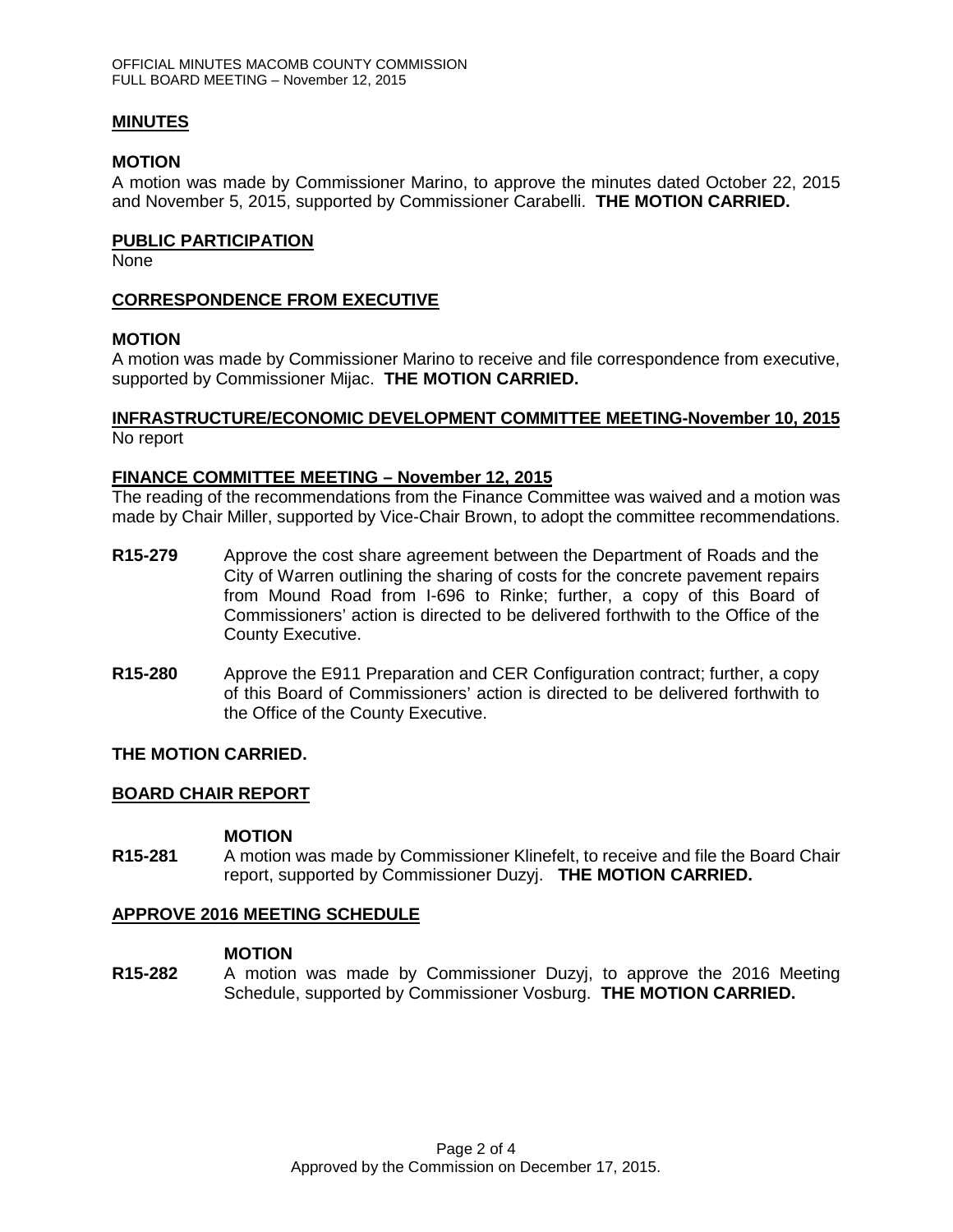# **PROCLAMATIONS**

# **MOTION**

A motion was made by Commissioner Smith, to adopt the following Proclamations in their entirety, supported by Commissioner Tocco:

- **R15-283** Celebrating Milco Manufacturing Company's 65th Anniversary (offered by Duzyj and Sauger; recommended by Infrastructure/Economic Development Committee on 11-10-15)
- **R15-284** Recognizing Pastor D. L. Bradley for 20 Years of Service at Bethlehem Temple Apostolic Faith Church (offered by all Commissioners; recommended by Finance Committee on 11-12-15)

# **THE MOTION CARRIED.**

# **NEW BUSINESS**

Commissioner Sauger spoke about attending the mock trial at the college yesterday and commended the participants.

Commissioner Vosburg spoke about attending Veterans' Court this afternoon. Chair Flynn indicated he had been at most of the Veterans' Courts graduations and would encourage attendance also.

### **PUBLIC PARTICIPATION**

Dolores Michaels Renee Michaels, 15923 Bentley Circle North, Macomb Township